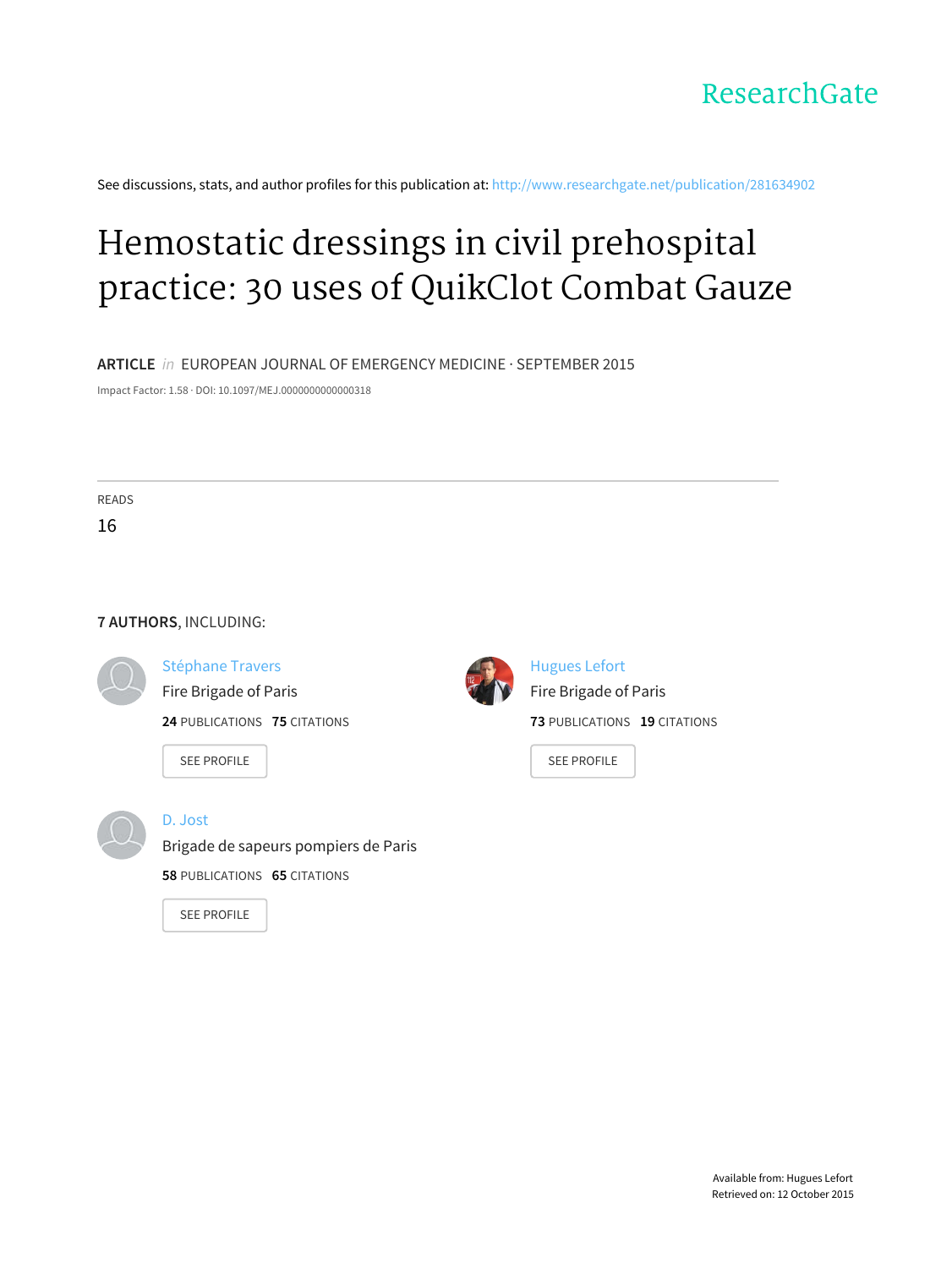# Hemostatic dressings in civil prehospital practice: 30 uses of QuikClot Combat Gauze

Stéphane Travers, Hugues Lefort, Eric Ramdani, Sabine Lemoine, Daniel Jost, Michel Bignand and Jean-Pierre Tourtier

To report the use and describe the interest of hemostatic dressings in a civilian setting, we provided medical prehospital teams with QuikClot Combat Gauze (QCG) and asked physicians to complete a specific questionnaire after each use. Thirty uses were prospectively reported. The wounds were mostly caused by cold steel ( $n = 15$ ) and were primarily cervicocephalic ( $n = 16$ ), with 19/30 active arterial bleedings. For 26/30 uses, hemostatic dressing was justified by the inefficiency of other hemostasis techniques. Those 30 applications were associated with 22 complete cessations of bleeding, six decreases of bleeding, and ineffectiveness in two cases. The application of QCG permitted the removal of an effective tourniquet that was applied initially for three patients. No side-effects were reported. The provision of hemostatic dressings in civilian

#### Introduction

Prehospital medical rescuers can face difficulties with controlling external bleeding by conventional means (e.g. standard gauze field dressing, elastic bandages, direct pressure, tourniquet), and uncontrolled external hemorrhaging remains a leading cause of preventable death in trauma [\[1](#page-4-0)].

During the 2000s, several types of topical hemostatic agents were developed to better deal with these situations. Among these, QuikClot Combat Gauze (QCG) is a flexible, nonwoven (50-50 rayon/polyester) gauze impregnated with kaolin, an aluminum silicate with a hemostatic effect caused by the activation of the intrinsic clotting pathway [\[2](#page-4-0)].

These devices have been studied and used widely by Western armies in Iraq and Afghanistan [\[2](#page-4-0),[3\]](#page-4-0). However, their use has seldom been described in a civilian setting.

#### Aims of this study

To report the use of hemostatic dressings such as QCG and to describe their potential interest in civilian prehospital emergency medicine.

#### Materials and methods

This was a prospective observational study carried out from 1 June 2011 to 30 May 2014 by the medical department of the Paris Fire Brigade. After specific training for physicians and nurses, QuikClot Combat Gauze (Z-MEDICA, LLC, Wallingford, Connecticut, USA) were made available in our nine medical ambulances. Local guidelines recommended

0969-9546 Copyright © 2015 Wolters Kluwer Health, Inc. All rights reserved. <br>
0969-9546 Copyright © 2015 Wolters Kluwer Health, Inc. All rights reserved.

resuscitation ambulances was useful by providing an additional tool to limit bleeding while rapidly transporting the injured patient to a surgical facility. European Journal of Emergency Medicine 00:000–000 Copyright © 2015 Wolters Kluwer Health, Inc. All rights reserved.

European Journal of Emergency Medicine 2015, 00:000–000

Keywords: emergency medical services, hemorrhage, hemostatic dressing, wounds and injuries

Fire Brigade of Paris, Emergency Medical Department, Paris, France

Correspondence to Stéphane Travers, MD, Fire Brigade of Paris, Emergency Medical Department, 1 place Jules Renard, 75017 Paris, France Tel: + 33 622 246 434; fax: + 33 156 796 754; e-mail: [travers.stephane@gmail.com](mailto:travers.stephane@gmail.com)

Received 13 March 2015 Accepted 31 July 2015

using them only in cases of failure of the usual hemorrhagecontrol measures (e.g. direct pressure with standard gauze field dressing, elastic bandages, tourniquet).

A specific questionnaire was completed by the physicians or nurses after each prehospital use [\(Table 1](#page-2-0)). Data were collected on patients (age, sex, previous use of anticoagulant therapy), clinical status (type of wound, hemodynamics), management of bleeding (previous hemostasis gestures; interest in prescribing hemostatic dressing; effectiveness of QCG, in terms of complete stopping or decrease of the bleeding; side-effects; difficulty of use), hospital data (clinical status, difficulties encountered when removing the hemostatic dressing, surgical and medical treatments, duration of hospitalization), and patient outcome.

The study was approved by the ethical committee of our institution.

#### **Results**

Hemostatic dressings were used 30 times by the prehospital medical team during the study period [\(Table 1](#page-2-0)). The different contexts of use were aggression  $(n=11)$ , accident ( $n = 15$ ), or suicide ( $n = 4$ ). The median (IQR) age of the patients was 38 years (29.3–55.4) with 86.7% men ( $n = 26$ ). For all patients treated, at least one of the lesions was a hemorrhagic open wound. The most common wounding agent was cold steel  $(n=15)$  and the location of the wound was most often cervicocephalic  $(n=16)$ . Active arterial bleeding was described 19 times.

Copyright © 2015 Wolters Kluwer Health, Inc. Unauthorized reproduction of this article is prohibited.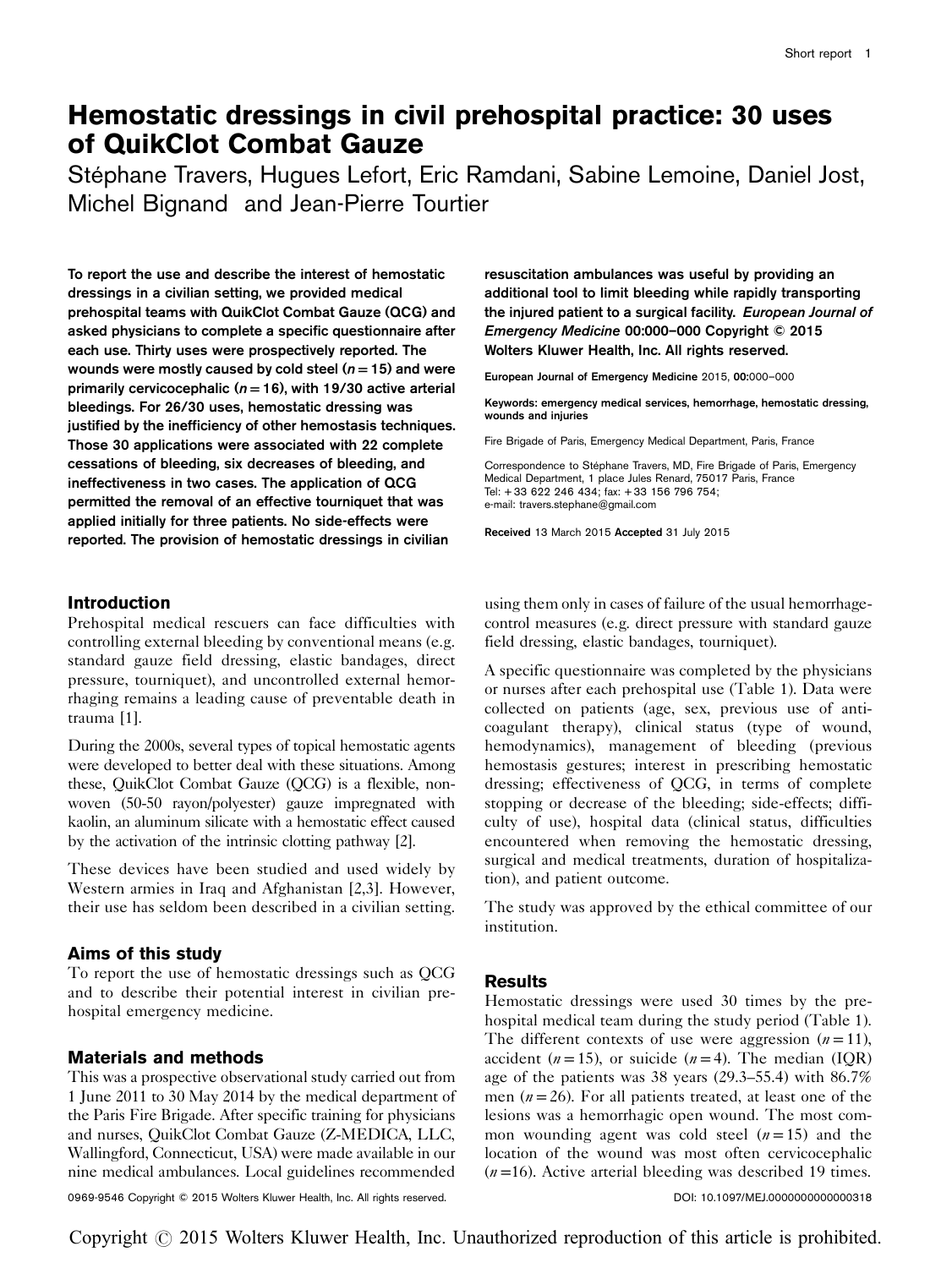<span id="page-2-0"></span>

|  |  |  | Table 1 Uses of QCG by medical teams of the fire brigade of Paris from 06/01/2011 to 05/03/2014 |
|--|--|--|-------------------------------------------------------------------------------------------------|
|--|--|--|-------------------------------------------------------------------------------------------------|

| N°            | Age      | Sex | Cause                       | Cause/<br>weapon | Wound<br>localization | Anticoagulant | Shock     | Bleeding             | Actions<br>before QCG | Intererst of QCG<br>(according to the<br>physician of the<br>prehospital team) | Complete stop of the<br>bleeding after<br>introduction of QCG | Difficulties of<br>using QCG | Perfusion (ml) | Vasopressive drugs | Hospital<br>department | Transfusion | Surgery    | Duration of<br>hospitalization<br>(days) | Outcome      |
|---------------|----------|-----|-----------------------------|------------------|-----------------------|---------------|-----------|----------------------|-----------------------|--------------------------------------------------------------------------------|---------------------------------------------------------------|------------------------------|----------------|--------------------|------------------------|-------------|------------|------------------------------------------|--------------|
|               | 26       | м   | Suicide attempt             | Razor            | Upper limb            | No            | No        | Arterial             | Bandage               | Avoid tourniquet or<br>pressure point                                          | Complete stop                                                 | No                           | < 500          | No                 | ICU                    | No          | Yes        | $\mathbf{1}$                             | Return home  |
| $\mathcal{P}$ | -30      | м   | Suicide attempt             | Subway           | Lower limb            | No            | No        | Venous               | None                  | Avoid tourniquet or<br>pressure point                                          | Complete stop                                                 | No                           | 700            | No                 | ICU                    | No          | Yes        | 78                                       | Return home  |
|               | 49<br>74 | M   | Suicide attempt<br>Accident | Fall<br>Car      | Head<br>Neck          | No<br>No      | Yes<br>No | Arterial<br>Arterial | Bandage<br>Bandage    | Spare time (scalp)<br>Other actions were                                       | Complete stop<br>Complete stop                                | Yes<br>No                    | 1500<br>1900   | Yes<br>Yes         | ICU<br>ICU             | Yes<br>Yes  | Yes<br>Yes | $\overline{7}$<br>$\mathbf{1}$           | Dead<br>Dead |
|               |          |     |                             |                  |                       |               |           |                      |                       | ineffective                                                                    |                                                               |                              |                |                    |                        |             |            |                                          |              |
| 5             | 22       | м   | Aggression                  | Knife            | Upper limb            | No            | Yes       | Arterial             | Pressure<br>point     | Other actions were<br>ineffective                                              | Incomplete stop                                               | No                           | 2500           | Yes                | ICU                    | Yes         | Yes        | 7                                        | Return home  |
| 6             | 36       | M   | Aggression                  | Glass            | Neck                  | No            | Yes       | Arterial             | Bandage               | Other actions were<br>ineffective                                              | Complete stop                                                 | No                           | 1500           | No                 | ICU                    | <b>No</b>   | Yes        | 3                                        | Return home  |
| 7             | 21       | м   | Aggression                  | Knife            | Neck                  | No            | No        | Venous               | Bandage               | Other actions were<br>ineffective                                              | Complete stop                                                 | No                           | $\Omega$       | No                 | Surgery                | <b>No</b>   | Yes        | $\overline{4}$                           | Return home  |
| 8             | 45       | M   | Aggression                  | Knife            | Head                  | No            | No        | Unknown              | Bandage               | Other actions were<br>ineffective                                              | Incomplete stop                                               | No                           | < 500          | No                 | ED                     | <b>No</b>   | Yes        | $\overline{2}$                           | Return home  |
| 9             | 35       | м   | Accident                    | Knife            | Perineum              | No            | No        | Unknown              | Bandage               | Other actions were<br>ineffective                                              | Incomplete stop                                               | Yes                          | < 500          | No                 | ED                     | <b>No</b>   | Yes        | $\overline{2}$                           | Return home  |
| 10            | 27       | M   | Aggression                  | Fire arm         | Lower limb            | No            | No        | Arterial             | Pressure<br>point     | Avoid tourniquet                                                               | Complete stop                                                 | No                           | < 500          | No                 | ICU                    | <b>No</b>   | Yes        | 12                                       | Return home  |
|               | 11 34    | м   | Aggression                  | Knife            | Neck                  | No            | No        | Arterial             | Bandage               | Other actions were<br>ineffective                                              | Complete stop                                                 | No                           | 650            | No                 | Surgery                | No          | Yes        | $\overline{1}$                           | Return home  |
|               | 12 50    | M   | Accident                    | Car              | Perineum              | No            | Yes       | Arterial             | Bandage               | Other actions were<br>ineffective                                              | Incomplete stop                                               | No                           | 2000           | Yes                | ICU                    | Yes         | Yes        | 14                                       | Dead         |
| 13            | 72       | M   | Accident                    | Saw              | Lower limb            | <b>VKA</b>    | No        | Venous               | Bandage               | Avoid tourniquet or<br>pressure point                                          | Complete stop                                                 | No                           | < 500          | No                 | ICU                    | No          | Yes        | $\overline{2}$                           | Return home  |
|               | 14 34    | M   | Aggression                  | Knife            | Lower limb            | No            | No        | Arterial             | Tourniquet            | Tourniquet removed after<br>CCG                                                | Complete stop                                                 | No                           | 1000           | No                 | ICU                    | No          | Yes        | 3                                        | Return home  |
| 15            | 46       | м   | Accident                    | Car              | Head                  | No            | No        | Arterial             | None                  | Spare time (scalp)                                                             | Complete stop                                                 | No                           | < 500          | No                 | ICU                    | <b>No</b>   | Yes        | 1                                        | Return home  |
| 16            | 76       |     | Accident                    | Fall             | Head                  | ASA           | No        | Arterial             | Bandage               | Spare time (scalp)                                                             | Complete stop                                                 | No                           | < 500          | No                 | ED                     | No          | Yes        | 12                                       | Return home  |
| 17            | 24       | M   | Aggression                  | Knife            | Upper limb            | No            | No        | Arterial             | Bandage               | Other actions were<br>ineffective                                              | Complete stop                                                 | No                           | < 500          | No                 | ICU                    | No          | Yes        | $\overline{2}$                           | Return home  |
| 18            | 36       | м   | Aggression                  | Knife            | Neck                  | No            | No        | Arterial             | Bandage               | Other actions were<br>ineffective                                              | Incomplete stop                                               | No                           | 750            | No                 | ICU                    | <b>No</b>   | Yes        | 3                                        | Return home  |
| 19            | 32       |     | Accident                    | Glass            | Upper limb            | No            | No        | Arterial             | Bandage               | Avoid tourniquet or<br>pressure point                                          | Complete stop                                                 | No                           | < 500          | No                 | ICU                    | No          | Yes        | $\overline{2}$                           | Return home  |
| 20            | 75       |     | Accident                    | Knife            | Neck                  | No            | Yes       | Venous               | None                  | Other actions were<br>ineffective                                              | Complete stop                                                 | No                           | 1000           | Yes                | ICU                    | <b>No</b>   | No         | $\overline{1}$                           | Dead         |
| 21            | 27       | м   | Aggression                  | Knife            | Head                  | No            | Yes       | Arterial             | Bandage               | Spare time (scalp)                                                             | Complete stop                                                 | Yes                          | 1000           | No                 | ICU                    | No          | Yes        | 3                                        | Return home  |
| 22            | 41       | M   | Accident                    | Fall             | Head                  | No            | No        | Arterial             | Bandage               | Spare time (scalp)                                                             | Complete stop                                                 | No                           | < 500          | No                 | ED                     | No          | Yes        | $\overline{2}$                           | Return home  |
| 23            | 50       | M   | Accident                    | Saw              | Upper limb            | No            | <b>No</b> | Venous               | Tourniquet            | Tourniquet removed after<br>QCG                                                | Complete stop                                                 | No                           | < 500          | No                 | Surgery                | No          | Yes        | 3                                        | Return home  |
| 24            | 25       | м   | Accident                    | Knife            | Upper limb            | No            | Yes       | Venous               | Tourniquet            | Tourniquet removed after<br>OCG                                                | Complete stop                                                 | No                           | 500            | No                 | ED                     | <b>No</b>   | Yes        | 3                                        | Return home  |
| 25            | 37       | M   | Accident                    | Glass            | Aead                  | No            | No        | Arterial             | Bandage               | Spare time (scalp)                                                             | Complete stop                                                 | No                           | < 500          | No                 | ED                     | No          | Yes        | 1                                        | Return home  |
| 26            | 49       | M   | Suicide attempt             | Knife            | Abdomen               | No            | Yes       | unknown              | None                  | Other actions were<br>ineffective                                              | No stop                                                       | No                           | 4000           | Yes                | Dead                   | <b>No</b>   | No         | $\mathbf 0$                              | Dead         |
| 27            | 92       | M   | Accident                    | Knife            | Head                  | No            | Yes       | Arterial             | Bandage               | Other actions were<br>ineffective                                              | Complete stop                                                 | No                           | 1500           | Yes                | ICU                    | Yes         | Yes        | $\overline{4}$                           | Return home  |
| 28            | 82       | M   | Accident                    | Fall             | Head                  | <b>VKA</b>    | No        | Arterial             | Bandage               | Spare time (scalp)                                                             | Incomplete stop                                               | No                           | $\Omega$       | No                 | ED                     | <b>No</b>   | Yes        | 8                                        | Return home  |
| 29            | 78       | M   | Aggression                  | Knife            | Neck                  | No            | Yes       | Unknown              | Bandage               | Other actions were<br>ineffective                                              | No stop                                                       | Yes                          | >2500          | Yes                | ICU                    | Yes         | Yes        | $\overline{2}$                           | Dead         |
|               | 30 39    | M   | Accident                    | Glass            | Lower limb            | No            | No        | Unknown              | Bandage               | Avoid tourniquet or<br>pressure point                                          | Complete stop                                                 | <b>No</b>                    | 500            | No                 | Surgery                | <b>No</b>   | Yes        | $\overline{2}$                           | Return home  |

ASA, acetysalicylic acid; ED, emergency department; F, female; M, male; QCG, QuikClot Combat Gauze; VKA, vitamin K antagonist.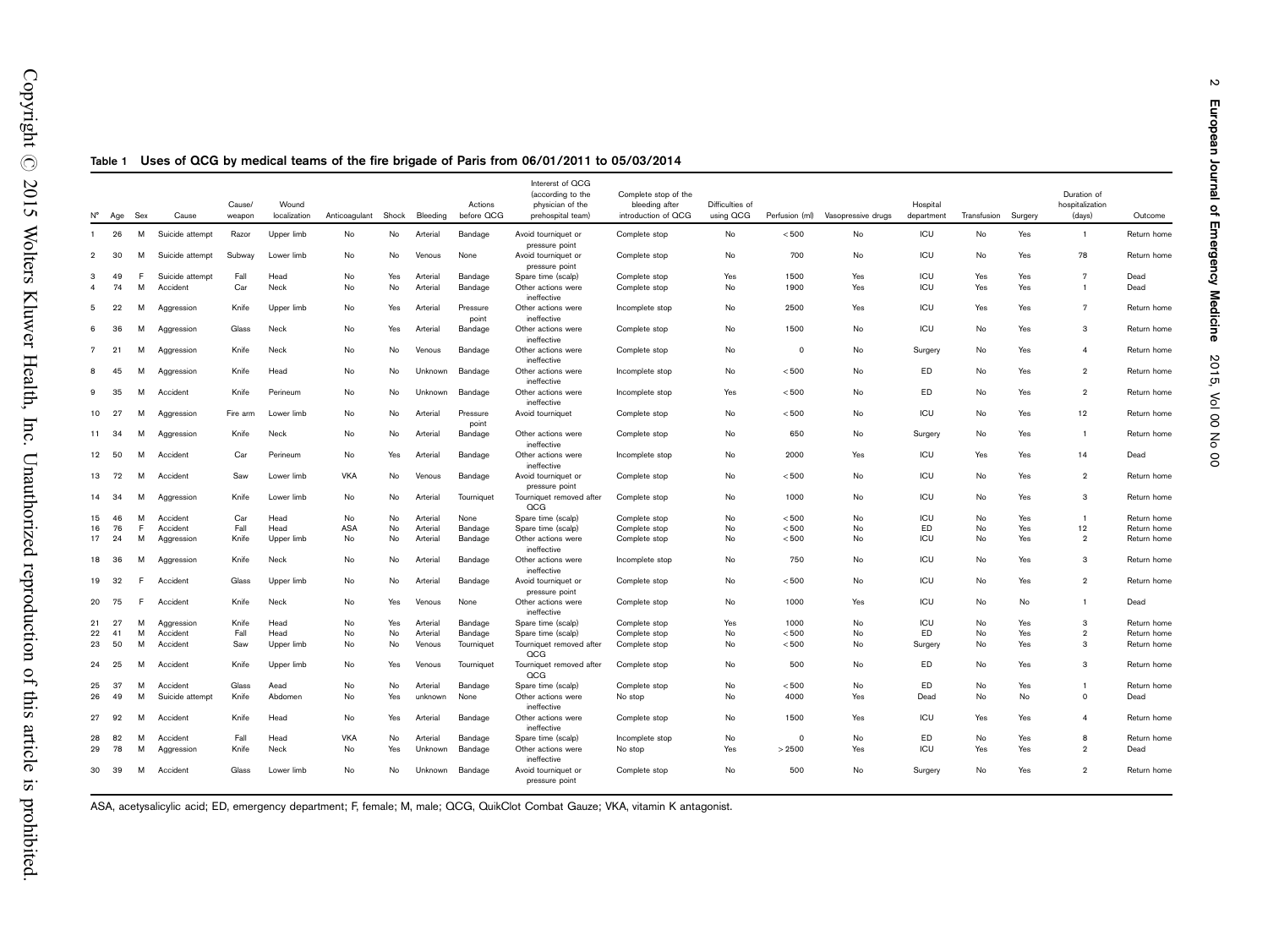The use of QCG was justified by the ineffectiveness of other hemostasis techniques (e.g. direct pressure or pressure with a standard gauze field dressing and elastic bandages) in 26 of 30 cases and involved an inaccessible area for pressure or tourniquet in 14 cases. In seven patients, the hemostatic dressing was used for a scalp wound during the initial phase of patient management. QCG application was associated with the complete cessation of bleeding in 22 cases, the decrease of the bleeding in six cases, and ineffectiveness in two cases. In three patients, the use of a hemostatic dressing permitted the removal of an effective tourniquet initially applied by a witness while maintaining hemorrhage control.

No complications or side-effects were reported during the prehospital phase or during hemostatic dressing removal after arrival at the hospital. Difficulties in QCG application have been reported by the operator in four cases, including two cases in which the thin and narrow nature of the wound made it difficult to introduce the hemostatic dressing closer to the vascular breach, and two cases where the operator had difficulty maintaining the bandage during transportation.

### **Discussion**

Hemostatic dressings have been shown to be more efficient than standard dressings in terms of reduction of bleeding and survival in animal models with hemorrhagic lesions with high and low pressure, probably because the topical hemostatic agent (kaolin, in the case of QCG) improves the creation of a thrombus in the vascular breach when used in association with the compression [\[3,4](#page-4-0)].

Their utilization has been advocated by several authors, including the PHTLS Executive Council, on the basis of numerous animal studies [\[4](#page-4-0)–[6\]](#page-4-0), and hemostatic dressings were used widely by several Western armies during conflicts in Iraq, Afghanistan, and Gaza [\[3](#page-4-0),[6](#page-4-0)–[8\]](#page-4-0).

However, other authors point out the difficulties with analyzing data accumulated during combat situations and emphasize that the use of these devices has seldom been described for civilian injuries [\[3](#page-4-0),[9\]](#page-4-0).

This case series of 30 uses is, to our knowledge, the first to describe the prehospital utilization of QCG in a civilian context.

We chose QCG among numerous available hemostatic dressings because this device is still recommended as the first-line hemostatic agent by the Tactical Combat Casualty Care Committee and was also selected by the French Military Health Service. According to several practitioners who had experience with its use in Afghanistan, one of its interesting specificities is its roll form, which enables the realization of a packing in the wound.

Doctors and nurses who used QCG in our department described complete cessations of bleeding after its

application in two-thirds of the cases, whereas other measures to control a hemorrhage were ineffective or impossible to use.

In several previous studies [\[4,7](#page-4-0)], the interest in hemostatic dressings was related to their effectiveness in open wounds located in inaccessible areas for pressure or a tourniquet, such as the groin or perineum, and their effectiveness in certain situations where other techniques have failed, including cervical injuries.

The physicians in our study reported the efficiency of QCGs in the above-mentioned situations but also described two more original uses that are likely to be interesting.

- (1) The possibility of stopping scalp bleeding, leaving time for the physician to perform other urgent procedures (e.g. rescue, perfusion, and intubation) before achieving the final hemostasis suturing.
- (2) The opportunity to remove a tourniquet after the effective application of a hemostatic dressing. This point confirms the results observed in swine with the possibility to reduce tourniquet time through the use of this type of dressing [\[10](#page-4-0)].

No side-effects have been described in our series, either at the time of hemostatic dressing application in a prehospital setting or during removal in the hospital. This result confirms the fact that QCGs in their current form (rolled gauze impregnated with kaolin) produce no exothermic reaction and do not have any side-effects. Conversely, injury by heating and the risk of granule dispersion into the tissue were described with first generations of QuikClot devices that were composed of zeolite granules [\[3\]](#page-4-0).

It was not possible to introduce hemostatic dressing into the wound in two cases and effectiveness in these cases was affected. Indeed, for the dressing to be effective, it must be in contact with the vascular breach and then associated with manual compression for at least 3–5 min [\[3](#page-4-0)]. This has not been completely possible for these two patients as the wounds were deep and punctiform.

Finally, it may seem surprising that QCG has been used only 30 times during the study period. This low usage is related to the procedure of our department that planned, during the study period, to use hemostatic dressing only in case of failure or an inability to perform other hemostasis gestures. The results of our study have since led us to expand the use of these devices.

#### Limitations of the study

The self-evaluation of a hemostatic dressing's efficiency by the user has multiple biases [\[3](#page-4-0)]. The observation of decreased bleeding remains subjective and is difficult to quantify. The absence of a control group makes it

Copyright © 2015 Wolters Kluwer Health, Inc. Unauthorized reproduction of this article is prohibited.